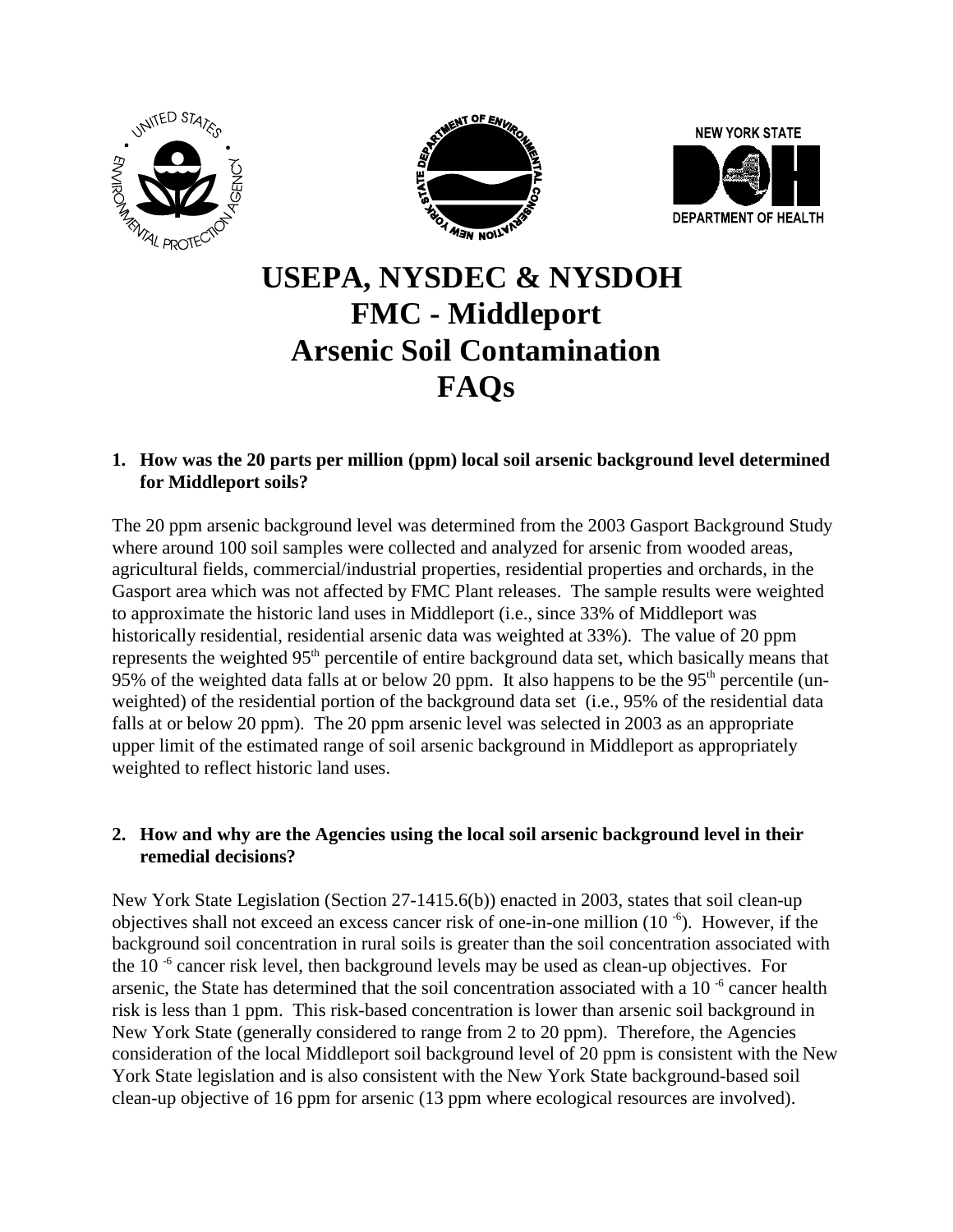The Middleport arsenic background of 20 ppm is being used by the Agencies as a tool to define the extent of the FMC related arsenic soil contamination, and to guide remedial decisions. It is important to note that this background level is not being used in isolation. Other factors such as data patterns, other potential arsenic sources and migration pathways from the FMC Plant (e.g., wastewater and surface water run-off pathways, air release sources and wind patterns, etc.), as well as data variability, are all considered in determining whether soil has been impacted by past FMC Plant releases. The 20 ppm arsenic level has not been, and is not currently used as a sole criterion to trigger soil remediation. Past and current soil remedial projects have been triggered by Agency requests based on higher arsenic levels (generally above 100 ppm) and health risks (as in the case of the Roy-Hart School athletic fields) or by FMC proposals to remediate off-site properties in advance of completing final investigations and studies (as in the case of the Middleport residential properties).

### **3. How are the Agencies considering human health risk associated with arsenic concentrations in soil?**

Arsenic is a known human carcinogen. There is strong evidence of arsenic carcinogenicity and of non-carcinogenic health effects based on large scale epidemiological studies. The State has determined that the soil concentration associated with the  $10^{-6}$  cancer risk level (the maximum cancer risk level allowed by New York State legislation) for arsenic is less than 1.0 ppm. There are uncertainties in estimating the potential human health risk for individual exposures to arsenic in soil.

The Agencies have an obligation to minimize, to the extent practical, both current and potential future human exposure to elevated levels of arsenic in soil. We believe that, for a number of the residential properties sampled within and beyond the Village of Middleport, the levels of soil arsenic associated with historic FMC releases warrant actions to minimize the potential for human exposure to these soils. Furthermore, we believe that remediating arsenic in Middleport soils to levels consistent with local background levels is a practical means to achieve this important public health goal.

While remedial decisions are not being made solely on the basis of human health risk, the Agencies use of the 20 ppm local soil arsenic background level for the Middleport area is consistent with New York State legislation regarding the establishment of soil clean-up objectives. This does not preclude consideration of site-specific risk analyses or studies (e.g. arsenic bio-availability study) as factor(s) in future Middleport remedial decisions. A degree of conservatism must be employed when determining site-specific risk-based cleanup objectives so arsenic exposures and risks are not underestimated.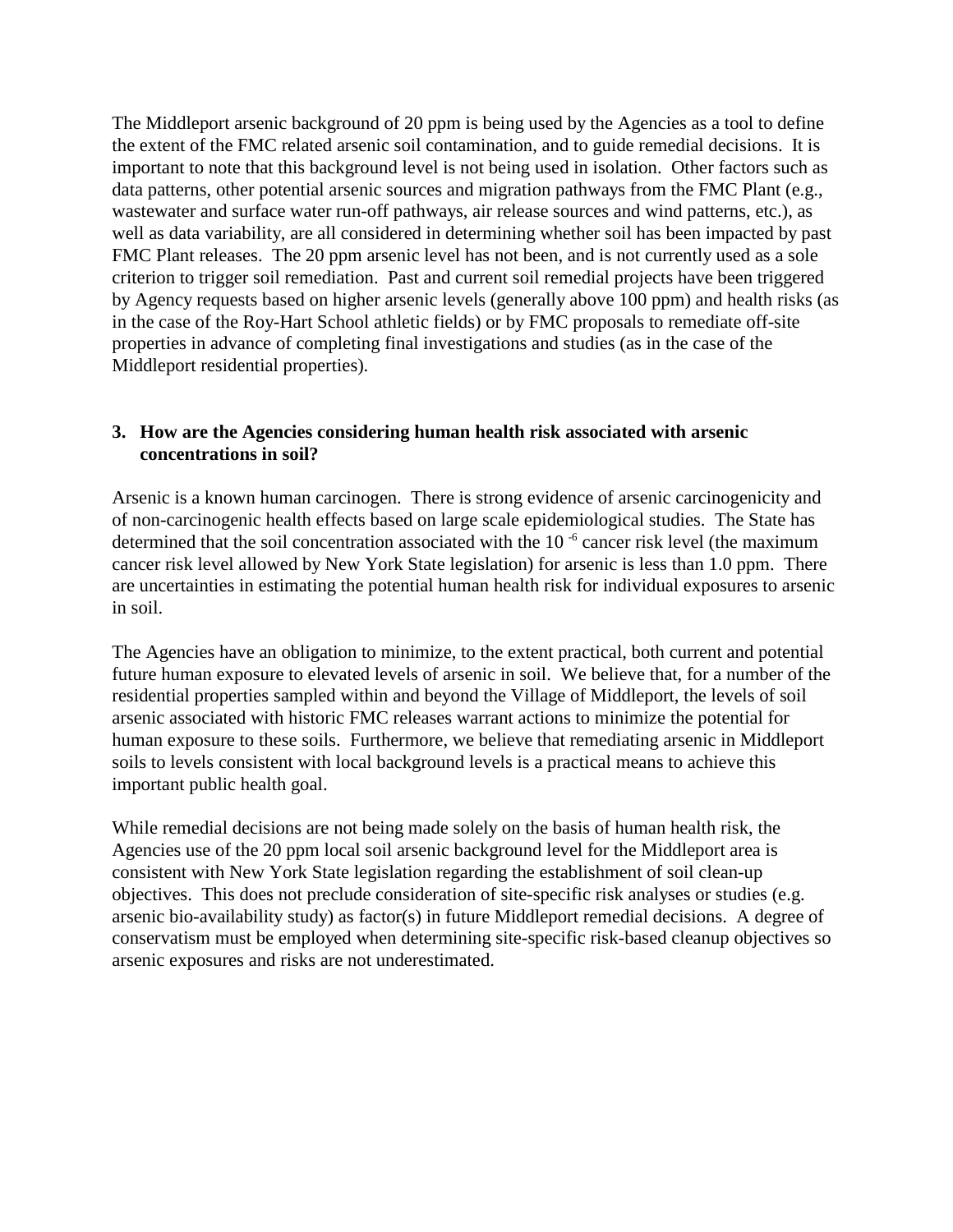#### **4. Why were arsenic concentrations in soil above 20 ppm left on the Roy-Hart School property after the 1999 remediation and how is this different than the residential properties?**

In 1998, the USEPA performed a risk assessment using arsenic soil data from the entire school property. This risk assessment estimated that the arsenic levels in school yard soils posed an unacceptable level of cancer and non-cancer health risks to student athletes ages 5 to 18 years, primarily due to the soil arsenic levels in the athletic fields (football and soccer fields). As a result, FMC remediated these fields in 1999 at the Agencies' request. Upon completion of the remediation, the Agencies re-calculated the health risk to these students after removal of the athletic fields' soil, using the arsenic levels in the remaining school yard soils (some locations exceed 20 ppm). Based on this evaluation it was determined that the schoolyard is suitable for use by students (athletes and non-athletes) ages 5 to 18 years, in terms of their exposure to known levels of arsenic in soil. This determination was based on the current use of this property as a school yard and did not consider other possible exposure scenarios which could arise in the future from changes in property use (i.e., property uses other than as a Middle / High School). The issue of other possible future uses of this property will be evaluated during the Corrective Measures Study to determine if additional remediation of the school property is necessary to accommodate other future uses of the schoolyard.

With regard to the previously remediated school athletic fields, it is important to note that the soils which now make up the surface soils on these fields were analyzed and found to have arsenic levels well below 20 ppm. It is also important to note, that although the depth of soil removal during the 1999 remediation was based on the limited local arsenic background data available at that time, the remaining arsenic concentrations in sub-surface soils beneath the fields have been determined to be consistent with the 20 ppm criteria developed from the 2003 Gasport Background study. Therefore, no further remediation of these fields is anticipated.

Unlike the school property, residential properties are very different in terms of who may be exposed to elevated levels of arsenic in soil, how people may be exposed, the durations of such exposure and how those exposures can be minimized. Residential properties are often used for a variety of activities (i.e. gardening, pre-school play areas, etc.), where a variety of people of different ages may frequently come into contact with elevated levels of arsenic in soil. Unlike the school property, a residential property can often be occupied by children under the age of 5 years. The high frequency of play in contact with residential soils containing elevated arsenic, in combination with the tendency of these younger children to ingest soils purposely or through frequent hand-to-mouth behavior, increases their exposure to arsenic in soils. Additionally, their small size can result in higher arsenic levels in their bodies than would occur in a larger child or adult. Also, residential property uses may change and these changes may present very different exposure scenarios (i.e., a daycare on a residential property with a bare-soil play area). These factors require that a greater degree of conservatism be used when evaluating remediation on residential properties.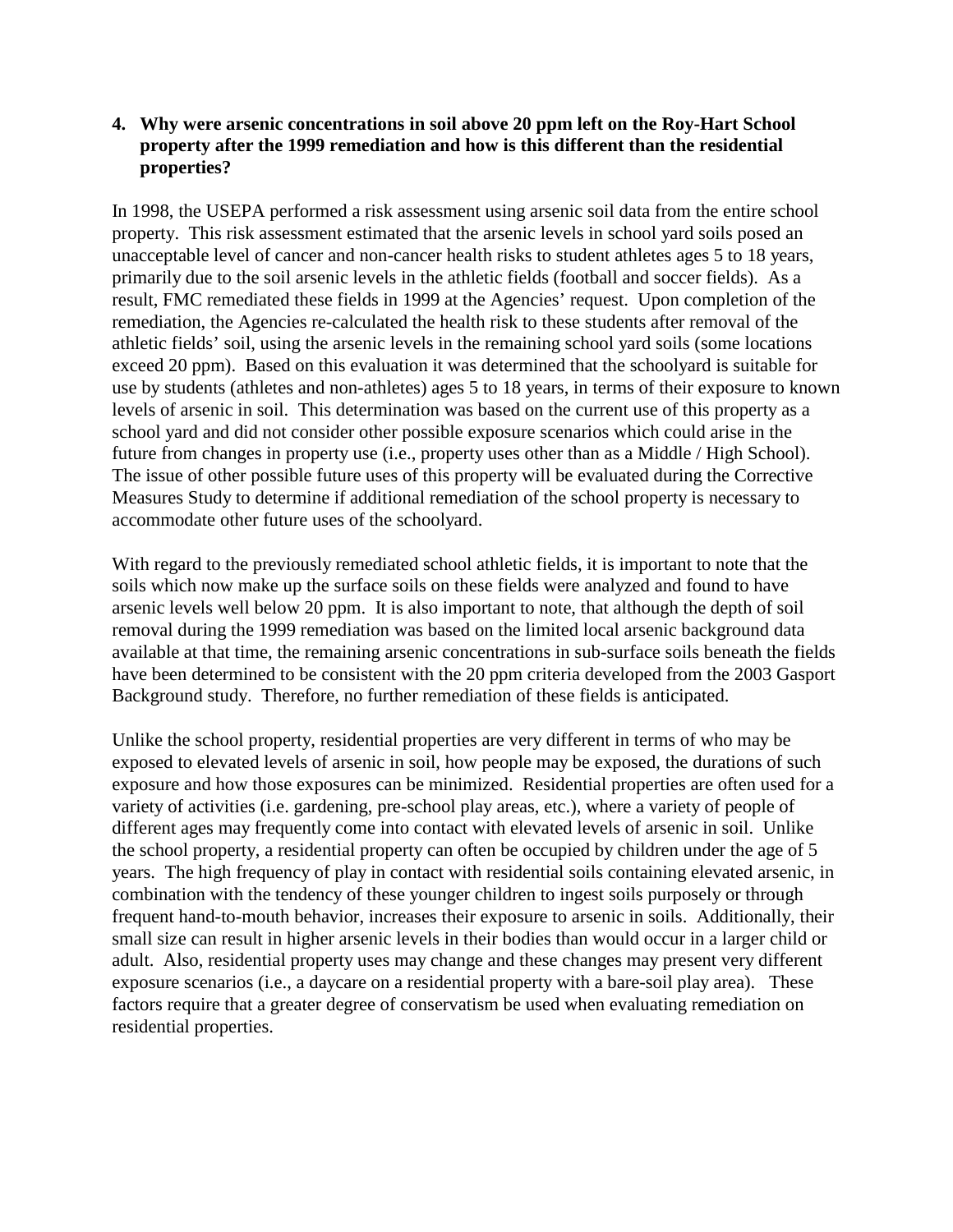### **5. How do the arsenic concentrations being used in the cleanup of other sites in the US, compare with those being used by New York State and in Middleport, and why are there differences?**

Natural background arsenic concentrations in the U.S. soil are based on research conducted by the U.S. Geological Survey (USGS). The concentration of arsenic in U.S. natural background samples ranged up to 97.0 ppm, with an average of 7.2 ppm. Over the past 20 years, there have been various attempts to unify soil remediation cleanup standards across the U.S. The USEPA has not established standard action levels for soil which trigger cleanup actions. This is due to the fact that specific soil action levels developed for one site may not be appropriate for another site because of the nature of the site, regional differences in background levels, and the potential exposures to current and future site population.

In reviewing arsenic cleanup goals and Records of Decision (RODs) in the Superfund program for sites across the US, there has been substantial variability in cleanup goals, and the nature of each site is important in explaining the difference. For example, in EPA Region 2 (NY & NJ), most of the decisions were either based on background or residential risk analyses (a majority of these were around 20.0 ppm). In EPA Regions 8, 9 and 10 combined (CO, MT, UT, AZ, CA, and AK), there were substantially more industrial decisions resulting in higher cleanup values (200 ppm and higher) at these sites.

In addition, some States have established cleanup levels for arsenic in soil for a residential setting. Out of 17 States responding to a 1998 survey conducted by the Association for the Environmental Health of Soils, 16 have established arsenic cleanup levels ranging from 0.4 ppm to 20.0 ppm, with most based on background. Established levels in New York (16.0 ppm) and New Jersey (20.0 ppm) are based on background. Colorado is the only State responding to the survey which allows 40-250 ppm based on site-specific considerations.

In summary, there are a lot of factors to consider when determining a cleanup number for any constituent, including arsenic. Therefore, remedial decisions or arsenic cleanup levels for any particular site should not be interpreted as necessarily applicable to the Middleport since factors which are unique to each site are often involved in remedy selection.

## **6. Will a variety of arsenic cleanup objectives and remedial alternatives be evaluated, and how will community concerns (e.g., property values, trees, etc.) be considered during the remedy selection process?**

The Corrective Measures Study (CMS) for areas with elevated arsenic levels attributable to past FMC Plant releases, will be developed by FMC in coordination with the Agencies and in consultation with the Community. The CMS will likely evaluate a number of cleanup objectives for arsenic contaminated soil, including, but not necessarily limited to cleanup to arsenic background levels. If arsenic levels above background are evaluated in the CMS, this evaluation will be required to include a site-specific health risk assessment. The CMS will also likely evaluate a number of soil cleanup alternatives, in addition to the soil removal alternative. These